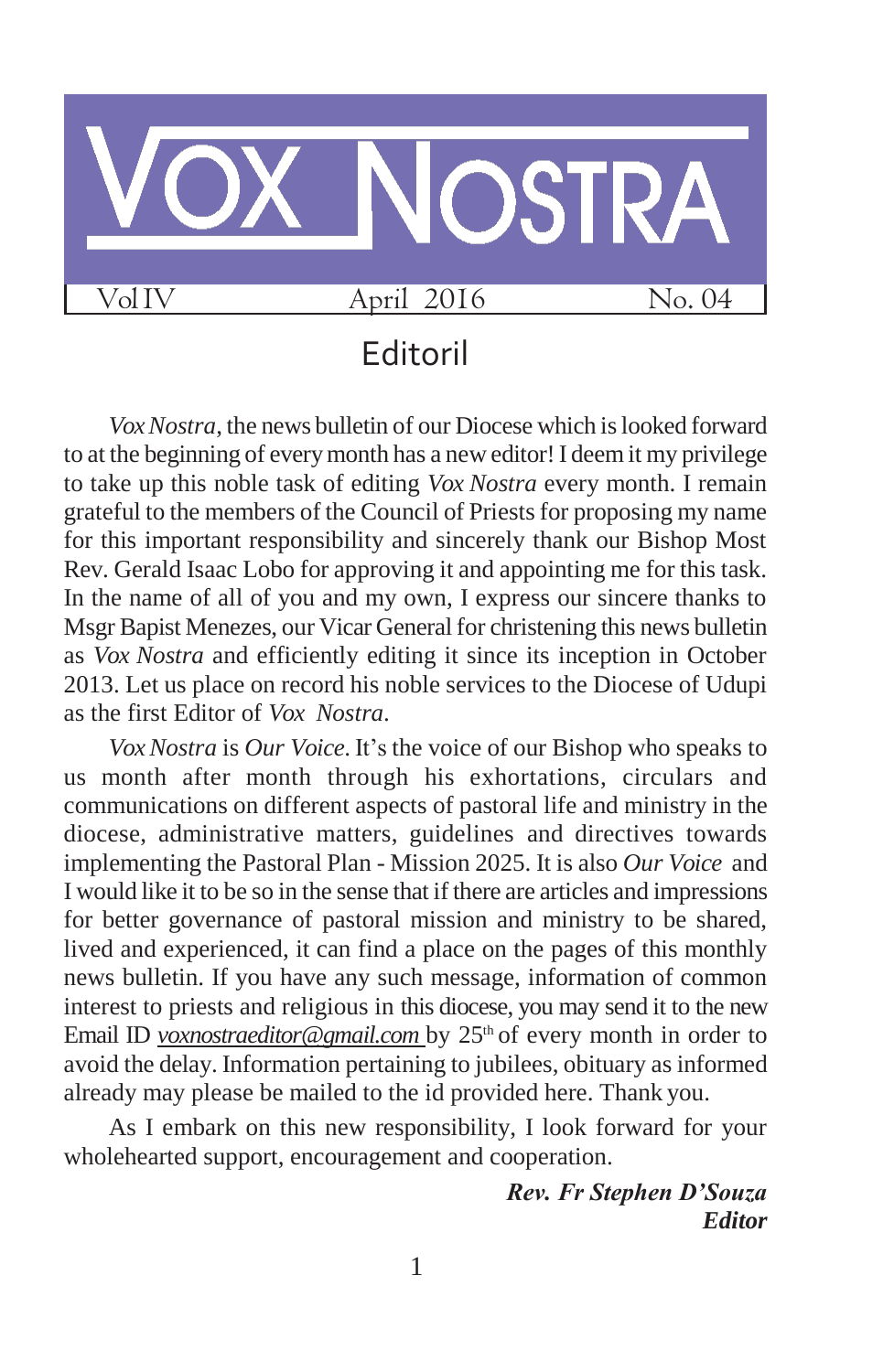#### *Dear Rev. Fathers, Brothers and Sisters,*

#### **1. CBCIMEETINGAND OFFICEBEARERS**

The 32<sup>nd</sup> PlenaryAssembly of the Catholic Bishops'Conference of India (CBCI) was held from 2nd to 9th March 2016 at St John's Medical College Campus, Bengaluru, and deliberated on the theme, 'The Response of the Church in India to the Present Day Challenges'. It has been both a learning and refreshing experience to be with the members of the Church hierarchy in India. His Eminence Cardinal Baselios Cleemis, the Major Archbishop of the Syro Malankara Catholic Church, has been re-elected the President of the CBCI. Most Rev. Andrews Thazath, Archbishop of Trichur, and Most Rev. Filipe Neri Ferrao, Archbishop of Goa, were also re-elected as CBCI Vice President I and Vice President II respectively. Most Rev.Theodore Mascarenhas,Auxiliary Bishop of theArchdiocese of Ranchi, was elected the Secretary General in the place of Most Rev. Albert D'Souza, Archbishop of Agra, who had served as the CBCI Secretary General for the past six years. We congratulate the entire team and pray God's grace to steer the Church in India on the right path.

#### **2. DIVINE MERCYSUNDAY**

The Church celebrates the II Sunday of Easter as the *Divine Mercy Sunday* which falls on 3<sup>rd</sup>April this year. It is based on the Catholic devotion to the Divine Mercy that Saint Faustina Kowalska reported as a part of her encounter with Jesus, and is associated with special promises from Jesus. During the Year of Mercy, we have a special reason to celebrate this day highlighting the significance of mercy in our Christian life, reflecting on the *MisericordiaeVultus* of God who is "rich in mercy"(Eph 2:4) towards sinners. The feast is preceded by a Divine Mercy Novena which would begin on Good Friday. While some parishes have already began this Novena, I wish that all our parishes celebrate this daywith the devotion associatedwith the day,such as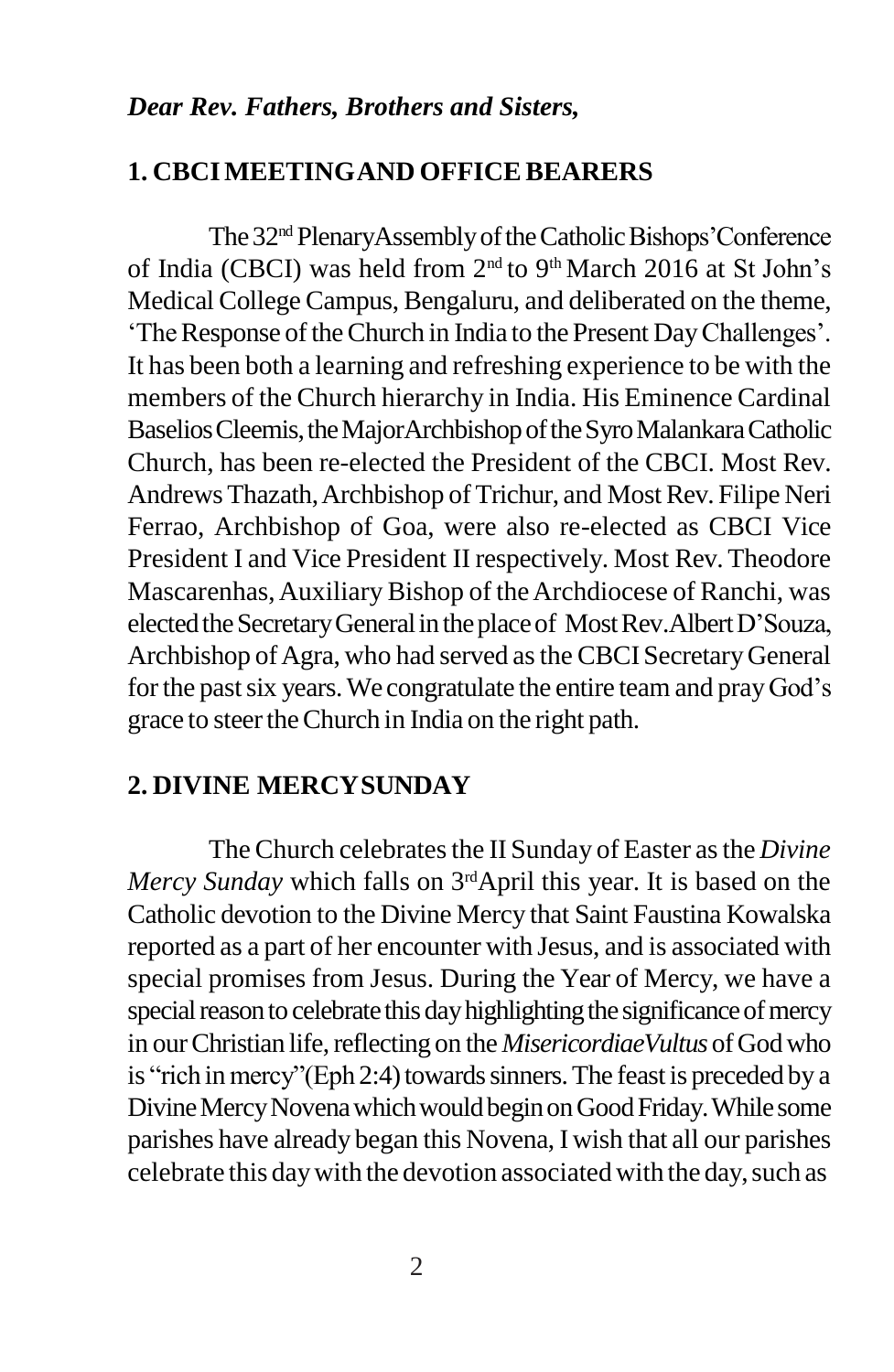Divine Mercy Chaplet (Rosary), Prayers to St Faustina, Litany of Divine Mercy, etc. and also encourage the faithful's devotion to Divine Mercy.

## **3. WORLD DAY OF PRAYER FOR VOCATIONS (VOCATIONSUNDAY)**

The Church celebrates the IV Sunday of Easter, which falls on 17th April this year, as Vocation Sunday, and invites us to offer special prayersfor priestly and religious vocations. The purpose of this day is to fulfil the Lord's instruction to "pray the Lord of the harvest to send labourers into His harvest" (Mt 9:38, Lk 10:2). While appreciating all vocations, the Church concentrates its special attention on vocations to the *Ordained Ministries* (Priesthood and Diaconate), to the Religious life in all its forms (male and female, contemplative and apostolic), to societies of apostolic life, in the particular sense of mission "ad gentes." This year marks the 53rd World Day of Prayer for Vocations. In his message, Pope Francis has invited us to reflect on three essential aspects of vocations,namely,vocations "bornwithin theChurch," "growwithin the Church" and "sustained by the Church." Irequest you to explain these aspects, during the homily, on the day and also include intercessions for vocations to our diocese, in particular, and the Church during the prayers of the faithful.

## **4. VOCATION CAMP FOR CANDIDATES FOR THE DIOCESE**

The Diocesan Commission for Seminary and Religious Formation has organised a Vocation Camp for our boys: X Std and above from 25 to 27 April at Mount Rosary Church, Santhekatte, Kallianpur under the leadership of Rev. Fr Anil Cornelio, Director of the Commission for Seminary and Religious Formation in our diocese and Parish Priest of Hirgan Parish, the host being Rev. Fr Philip Neri Aranha, the Parish Priest of Mount Rosary Church. Promoting vocations is an urgent need of our diocese.Wehave the inevitable responsibility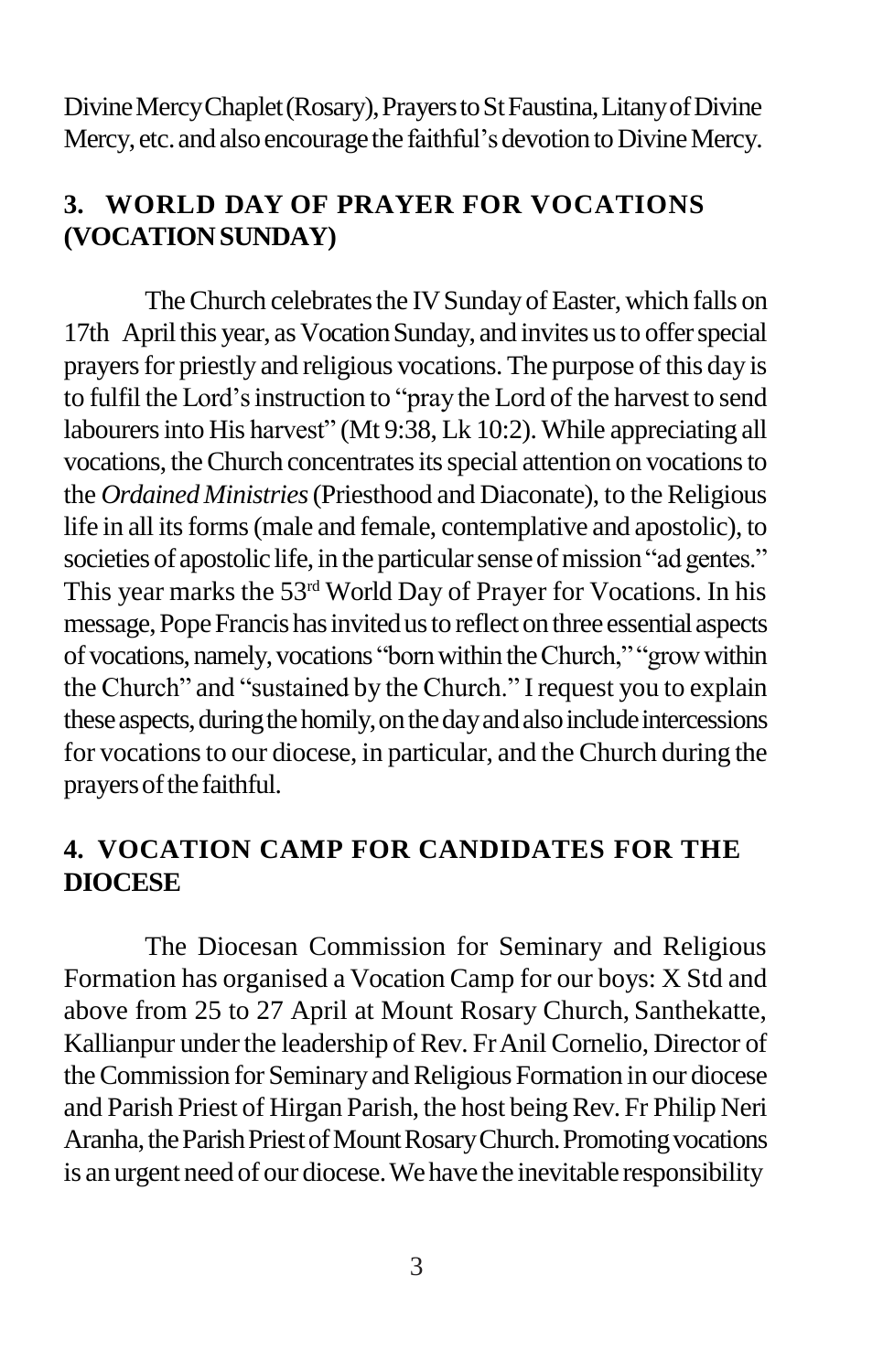to prepare committed priests for the service of Lord and the faithful in our diocese forthe future.I earnestly appeal to you to identifysuitable boys, with good and devout family background from your respective parishes and motivate them to attend this Vocation Camp. Kindly send their names to Rev. Fr Anil Cornelio before 20 April 2016.

## **5. ORDINATIONOFDEACON CANUTE NORONHA**

Deacon Canute Noronha, son of Mr Casmir and Mrs Agnes Noronha, hailing from Pangala parish will be ordained by me as a Priest for our Diocese on Wednesday, 20 April 2016 at 10.00 a. m. in St John the Evangelist Church, Pangala. He has been serving as a Deacon in Basrur Church for the past five months. We rejoice and thank our Lord for blessing us with a new priest for the diocese this year. On behalf of the diocese, I extend a cordial invitation to all of you to his Ordination. Let us welcome him to the Presbyterium.

## **6. PARISHLEVELFAITHFORMATION CAMPS**

While *Jeevan Amrith, Jeevan Disha and Jeevan Jyothi* camps were held during October holidays for students of 8<sup>th</sup>, 9<sup>th</sup> and 10<sup>th</sup> Std respectively, Faith Formation Camps need to be planned and organised for other children for a week during the summer holidaysin every parish.There may be some resistance fromparents and children when spiritual exercises like these are organised. But this should not deter us from doing the right and most important ministry of building the faith of our children. These camps must provide our children with ample opportunities to understand our faith in the context of their families and schools. I earnestly appeal to you to organise these camps for the children from I to VII Std, preferably as soon as they get their summer holidays.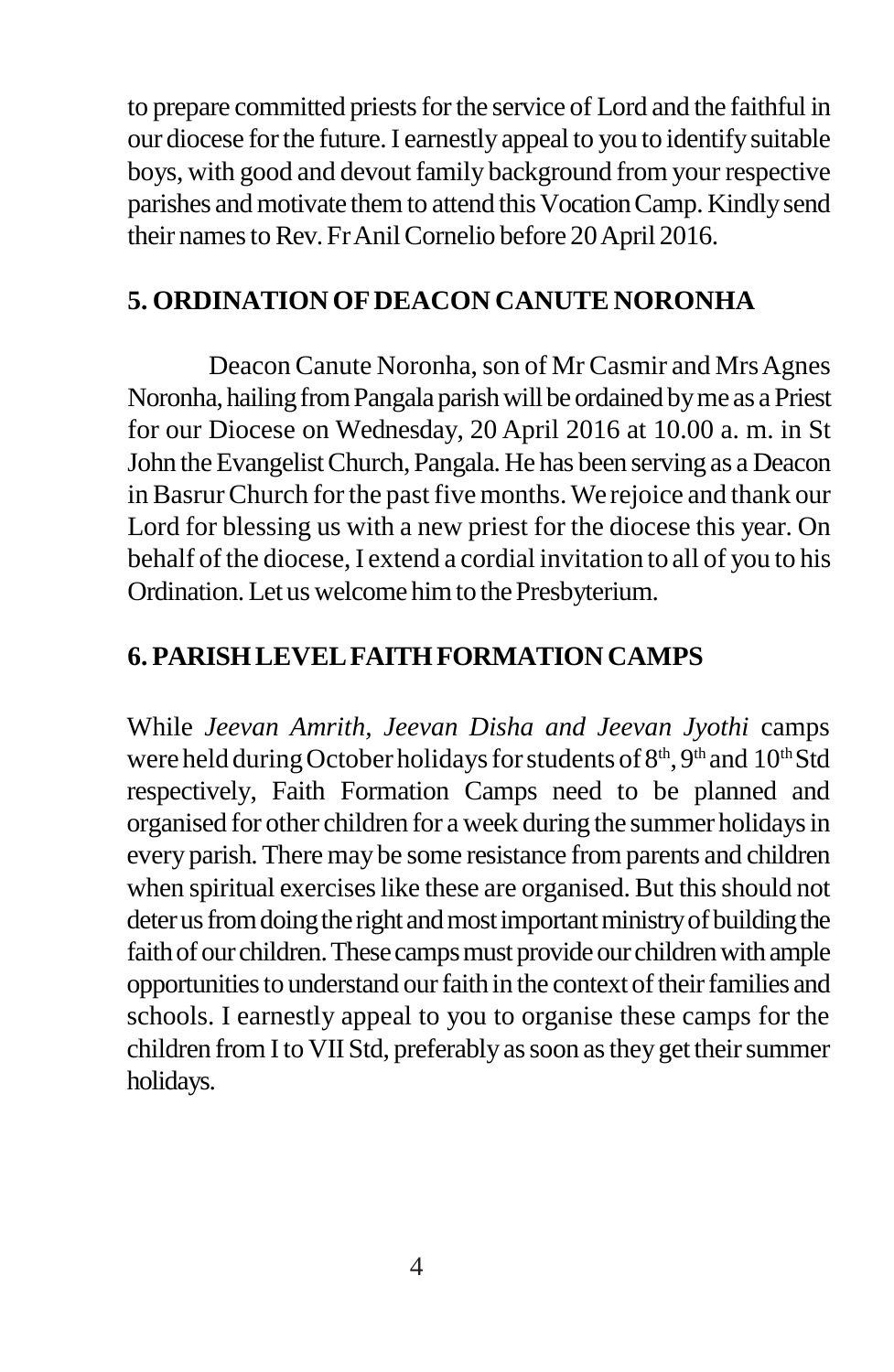#### **7. UZVAAD**

Our Diocesan fortnightly newspaper *Uzvaad* has been well appreciated by its readers for its contents, i.e. articles, news, stories, printing, paper quality and format thanks to the tireless efforts and relentless enthusiasm of the Editor Rev. Fr Chetan Lobo, OFM Cap. However, I wish to inform you that number of subscriptions as compared to the yearit waslaunched has nowcome downwithin our Diocese.

It is my earnest appeal to you dear Parish Priests to please promote our newspaper *Uzvaad* by giving due publicity through your Sunday announcement and entrusting the responsibility to the *Sthree Sanghatan* of yourparishto collectsubscriptionssothat everyfamilyin yourparish receives a copy of *Uzvaad* without fail. There is even a 20% commission over number of subscriptions collected. Even if there are reliable individuals from your parish, you may please recommend their names to the Editor who could be officially instructed to work for *Uzvaad* in the subscription collection drive.

Yours sincerely in Christ

 $+\sqrt{b}$ 

**Gerald I. Lobo** *Bishop of Udupi*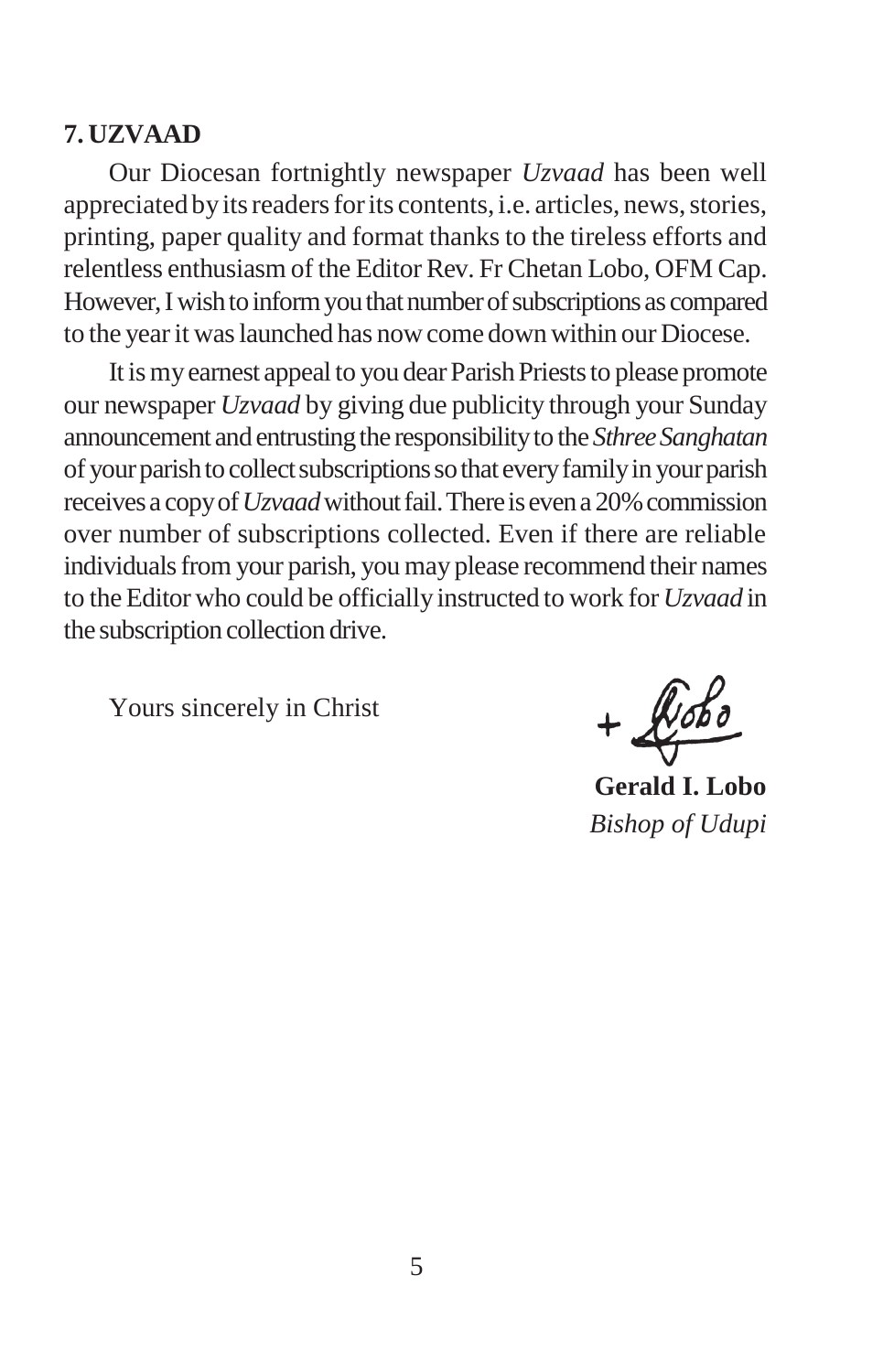#### **Notice**

- Ameeting of (1) all the Correspondents of Educational Institutions underCESU
	- (2) all the Headmasters of High Schools under CESU
	- (3) all the Principals of P.U. Colleges and Degree Colleges underCESU

The meeting will take place at 10.00 am on 22.04.2016 at the Conference Hall, Bishop's House.

**Agenda** : To get our Educational Institutions accredited to CBCI Commission for Education and Culture in accordance with theAll India Catholic Education Policy 2007.

Rev Fr Eugene Lobo S.J. Secretary, Karnataka Regional Commission for Education, Bangalore has agreed to enlighten us on the Catholic Education Policy 2007 and to help us to fill in the application formswithrelevantinformation.

Each Institutions is expected to get a copy of the handbook prepared by the CBCI Commission for Education and Culture. I have already secured sufficient number of copies of this handbook. The handbook contains necessary questionnaire and details of applications of policy to be filled by each school.The copies of the handbook will be distributed to you at the meeting on 22.04.2016.

Please attend the meeting without fail.

**Rev. Fr Lawrence D'Souza** Secretary CESU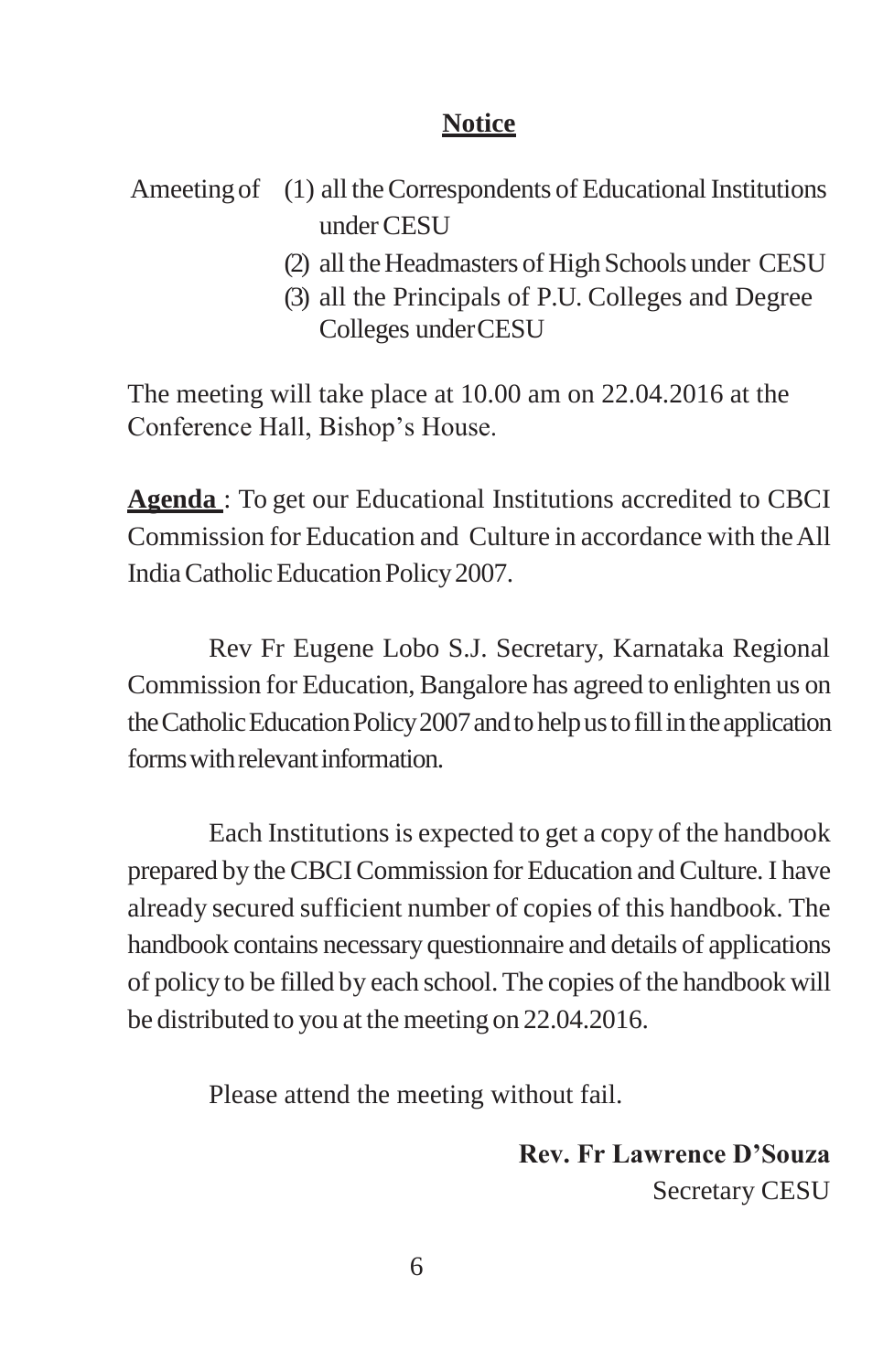# DIVYA JYOTHI (DBCLC)

Divya Jyothi conducted the diocesan exam in Catechism and Value Education for VII and X on 16 January 2016 and the resultswere announced on 13 February 2016. We thank the correspondents, headmaster/headmistress, school Catechism and ValueEducation coordinators, and all the teachers for their wholehearted cooperation.

|            | <b>Catechism</b> |                           |                   | <b>Value Education</b> |                           |            |
|------------|------------------|---------------------------|-------------------|------------------------|---------------------------|------------|
| <b>Std</b> | <b>Medium</b>    | No. of<br><b>Students</b> | Percentage Medium |                        | No. of<br><b>Students</b> | Percentage |
| VII        | Konkani          | 174                       | 99.43%            | Kannada                | 823                       | 98.66%     |
| X          | Konkani          | 220                       | 99.55%            | Kannada                | 713                       | 100.00%    |
| VII        | English          | 188                       | 98.40%            | English                | 729                       | 98.63%     |
| X          | English          | 247                       | 99.00%            | English                | 587                       | 100.00%    |
|            | <b>Total</b>     | 850                       |                   | <b>Total</b>           | 2852                      |            |

*Rev. Fr Stephen D'Souza Director*

## **COMMISSION FOR SCCs SCC TRAINING PROGRAMS IN APRIL 2016**

| 03.04.2016 | Kelmbet Parish.                             |
|------------|---------------------------------------------|
|            | Ward Samithi Training - Ajekar Parish       |
| 08.04.2016 | DAT meeting at Udupi                        |
| 10.04.2016 | SCC Day at Basrur Parish.                   |
| 14.04.2016 | VAT meeting of Udupi Deanery                |
| 17.04.2016 | Ward Samithi Training at Pangla Parish      |
| 19.04.2016 | SCC Conveners meeting of Kallianpur Deanery |
| 24.04.2016 | <b>SCC</b> visit at Pamboor Parish          |
|            | <b>Rev. Fr Harold Pereira</b>               |

*Director*

**GOLDEN BIRTHDAY**

Rev. Fr Henry Mascarenhas, Estate Manager 25/4 **Ad Multos Annos**